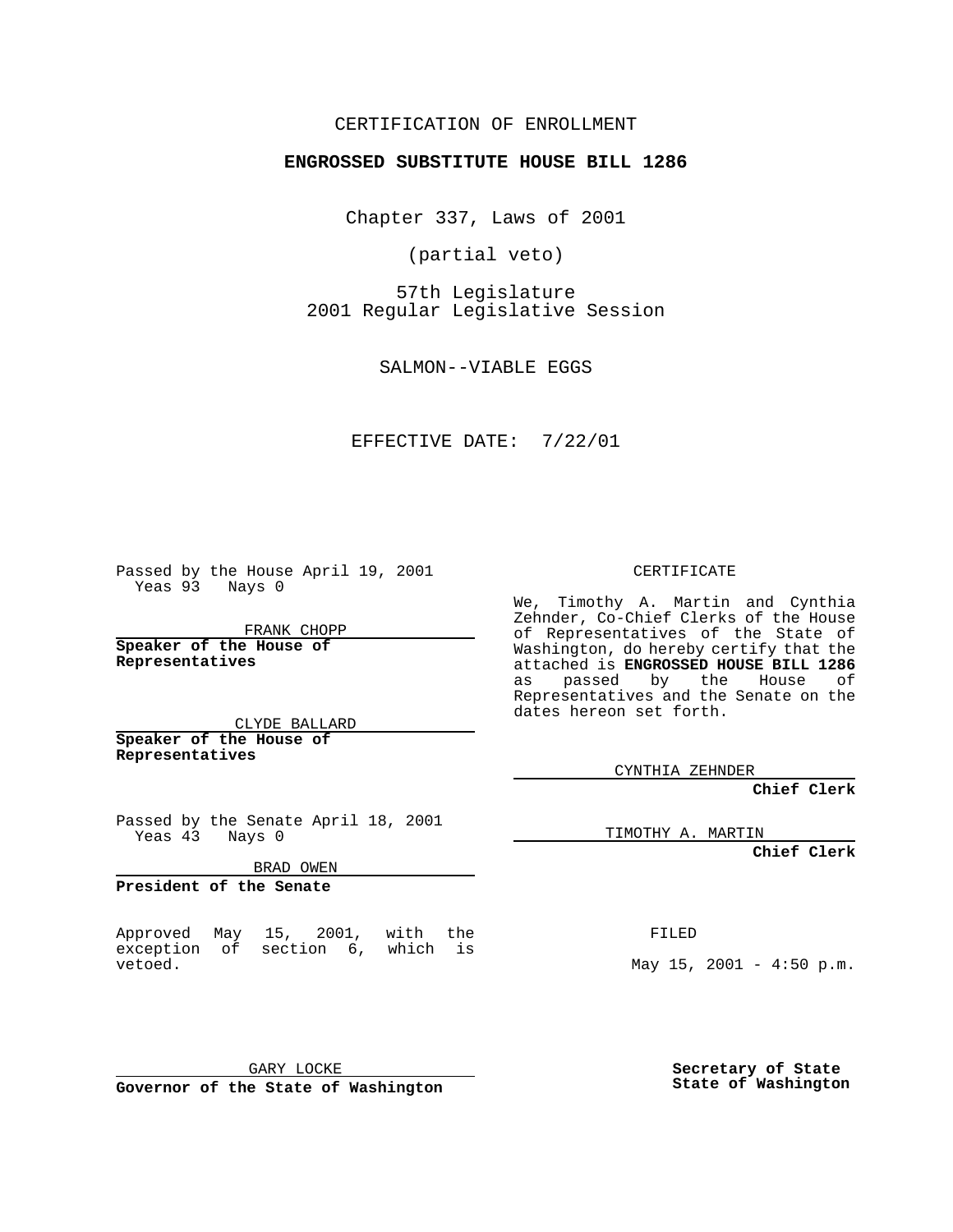## **ENGROSSED SUBSTITUTE HOUSE BILL 1286** \_\_\_\_\_\_\_\_\_\_\_\_\_\_\_\_\_\_\_\_\_\_\_\_\_\_\_\_\_\_\_\_\_\_\_\_\_\_\_\_\_\_\_\_\_

\_\_\_\_\_\_\_\_\_\_\_\_\_\_\_\_\_\_\_\_\_\_\_\_\_\_\_\_\_\_\_\_\_\_\_\_\_\_\_\_\_\_\_\_\_

# AS AMENDED BY THE SENATE

Passed Legislature - 2001 Regular Session

### **State of Washington 57th Legislature 2001 Regular Session**

**By** House Committee on Natural Resources (originally sponsored by Representatives Lisk, Grant, Sump, Cox, Doumit, G. Chandler, Mulliken, Mielke, Clements, Lambert, Hankins, Pflug, Dunn, B. Chandler, Buck, Cairnes, Pennington, Boldt, Hatfield, Delvin, Armstrong, Skinner, Alexander, Kessler, Pearson, D. Schmidt, Anderson, Rockefeller and Esser)

READ FIRST TIME 02/27/01.

1 AN ACT Relating to the use of viable salmon eggs; amending RCW 2 77.95.210, 77.95.270, 77.100.050, and 77.100.060; adding a new section 3 to chapter 77.04 RCW; and declaring an emergency.

4 BE IT ENACTED BY THE LEGISLATURE OF THE STATE OF WASHINGTON:

5 **Sec. 1.** RCW 77.95.210 and 2000 c 107 s 11 are each amended to read 6 as follows:

 (1) Except as provided in subsection (2) of this section, the department may supply, at a reasonable charge, surplus salmon eggs to a person for use in the cultivation of salmon. The department shall not intentionally create a surplus of salmon to provide eggs for sale. The department shall only sell salmon eggs from stocks that are not suitable for salmon population rehabilitation or enhancement in state waters in Washington after the salmon harvest on surplus salmon has 14 been first maximized by both commercial and recreational fishers.

 (2) The department shall not destroy hatchery origin salmon for the purposes of destroying viable eggs that would otherwise be useful for 17 propagation or salmon recovery purposes, as determined by the department and Indian tribes with treaty fishing rights in a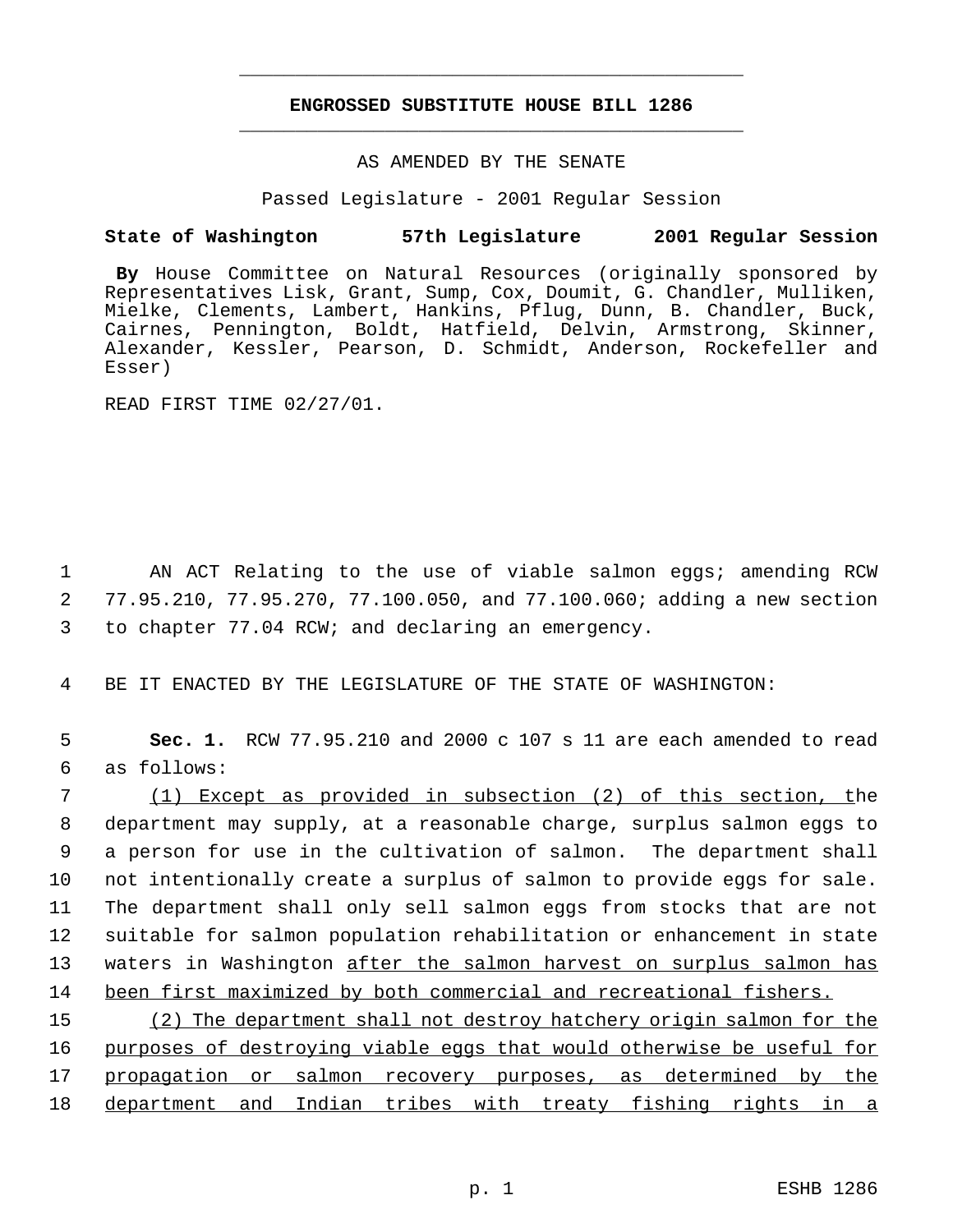1 collaborative manner, for replenishing fish runs. Eggs deemed surplus 2 by the state must be provided, in the following order of priority, to: (a) Voluntary cooperative salmon culture programs under the 4 supervision of the department under chapter 77.100 RCW; (b) Regional fisheries enhancement group salmon culture programs under the supervision of the department under this chapter;

 (c) Salmon culture programs requested by lead entities and approved 8 by the salmon funding recovery board under chapter 77.85 RCW;

 (d) Hatcheries of federally approved tribes in Washington to whom 10 eggs are moved, not sold, under the interlocal cooperation act, chapter 39.34 RCW; and

(e) Governmental hatcheries in Washington, Oregon, and Idaho.

 The order of priority established in this subsection for 14 distributing surplus eggs does not apply when there is a shortfall in 15 the supply of eggs.

 (3) All sales, provisions, distributions, or transfers shall be consistent with the department's egg transfer and aquaculture disease control regulations as now existing or hereafter amended. Prior to department determination that eggs of a salmon stock are surplus and available for sale, the department shall assess the productivity of each watershed that is suitable for receiving eggs.

 **Sec. 2.** RCW 77.95.270 and 1989 c 336 s 6 are each amended to read as follows:

 Except as provided in RCW 77.95.210, the department may make available to private contractors salmon eggs in excess of department hatchery needs for the purpose of contract rearing to release the smolts into public waters. However, providing salmon eggs as specified in RCW 77.95.210(2) has the highest priority. The priority of 29 providing eggs surplus after meeting the requirements of RCW 30 77.95.210(2) to contract rearing (( $\frac{\pi}{3}$ ) is a higher priority than 31 providing eggs to aquaculture purposes ((which)) that are not destined for release into Washington public waters.

 **Sec. 3.** RCW 77.100.050 and 1987 c 505 s 73 are each amended to read as follows:

(1) The department shall:

 (a) Encourage and support the establishment of cooperative agreements for the development and operation of cooperative food fish,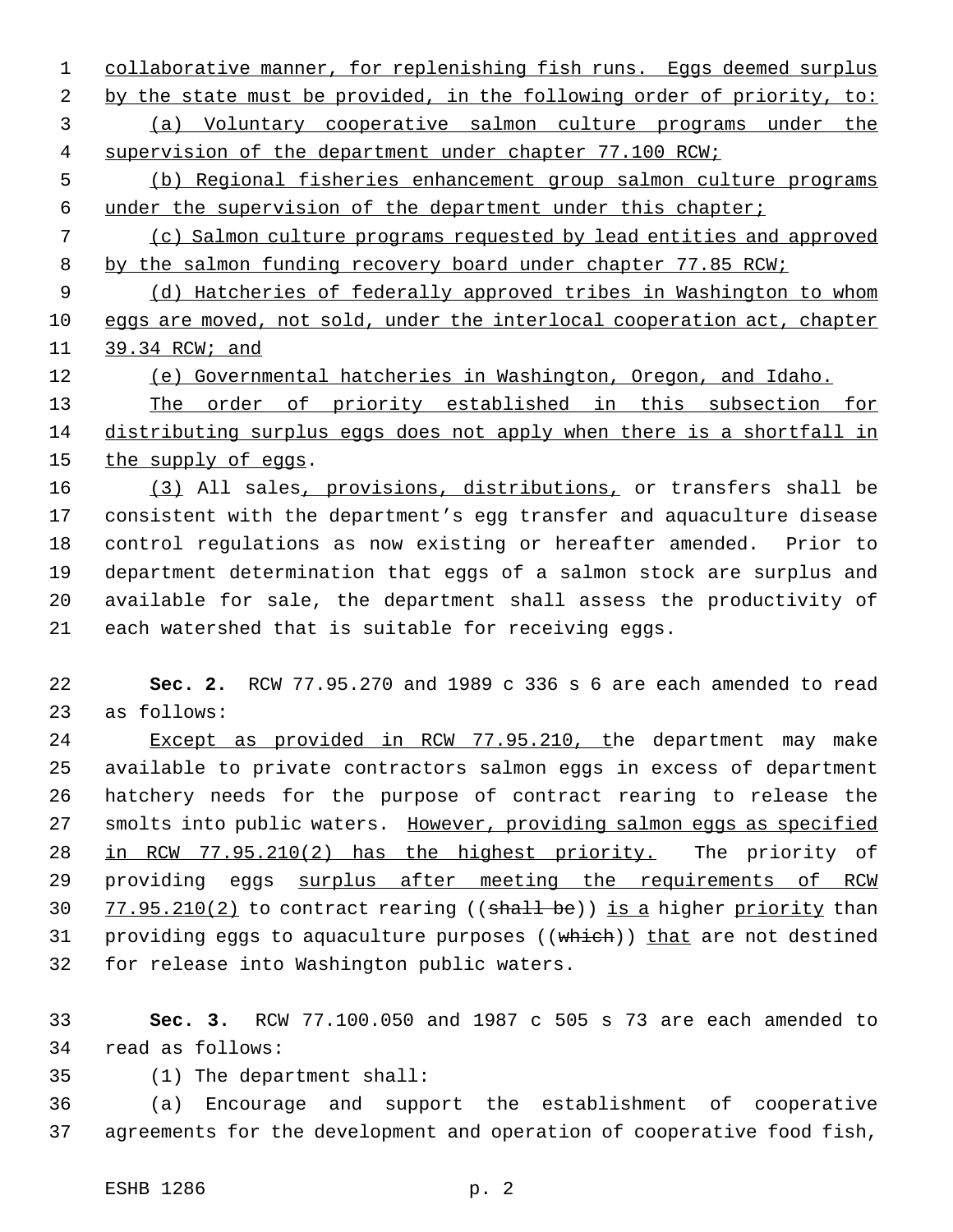shellfish, game fish, game bird, game animal, and nongame wildlife projects, and projects which provide an opportunity for volunteer groups to become involved in resource and habitat-oriented activities. All cooperative projects shall be fairly considered in the approval of cooperative agreements;

 (b) Identify regions and species or activities that would be particularly suitable for cooperative projects providing benefits 8 compatible with department goals;

 (c) Determine the availability of rearing space at operating facilities or of net pens, egg boxes, portable rearing containers, incubators, and any other rearing facilities for use in cooperative 12 projects, and allocate them to volunteer groups as fairly as possible; (d) Make viable eggs available for replenishing fish runs, and 14 salmon carcasses for nutrient enhancement of streams. If a regional 15 fisheries enhancement group, lead entity, volunteer cooperative group, federally approved tribe in Washington, or a governmental hatchery in 17 Washington, Oregon, or Idaho requests the department for viable eggs, 18 the department must include the request within the brood stock document 19 prepared for review by the regional offices. The eggs shall be distributed in accordance with the priority established in RCW 21 77.95.210 if they are available. A request for viable eggs may only be denied if the eggs would not be useful for propagation or salmon recovery purposes, as determined under RCW 77.95.210.

 (e) Exempt volunteer groups from payment of fees to the department for activities related to the project;

26  $((\{e\}) \mid \underline{f})$  Publicize the cooperative program;

27 ( $(\{\pm\})$ ) (q) Not substitute a new cooperative project for any part of the department's program unless mutually agreeable to the department and volunteer group;

30  $((\{g\})$   $(h)$  Not approve agreements that are incompatible with legally existing land, water, or property rights.

 (2) The department may, when requested, provide to volunteer groups its available professional expertise and assist the volunteer group to 34 evaluate its project. The department must conduct annual workshops in 35 each administrative region of the department that has fish stocks listed as threatened or endangered under the federal endangered species 37 act, 16 U.S.C. Sec. 1531 et seq., in order to assist volunteer groups with egg rearing, share information on successful salmon recovery projects accomplished by volunteers within the state, and provide basic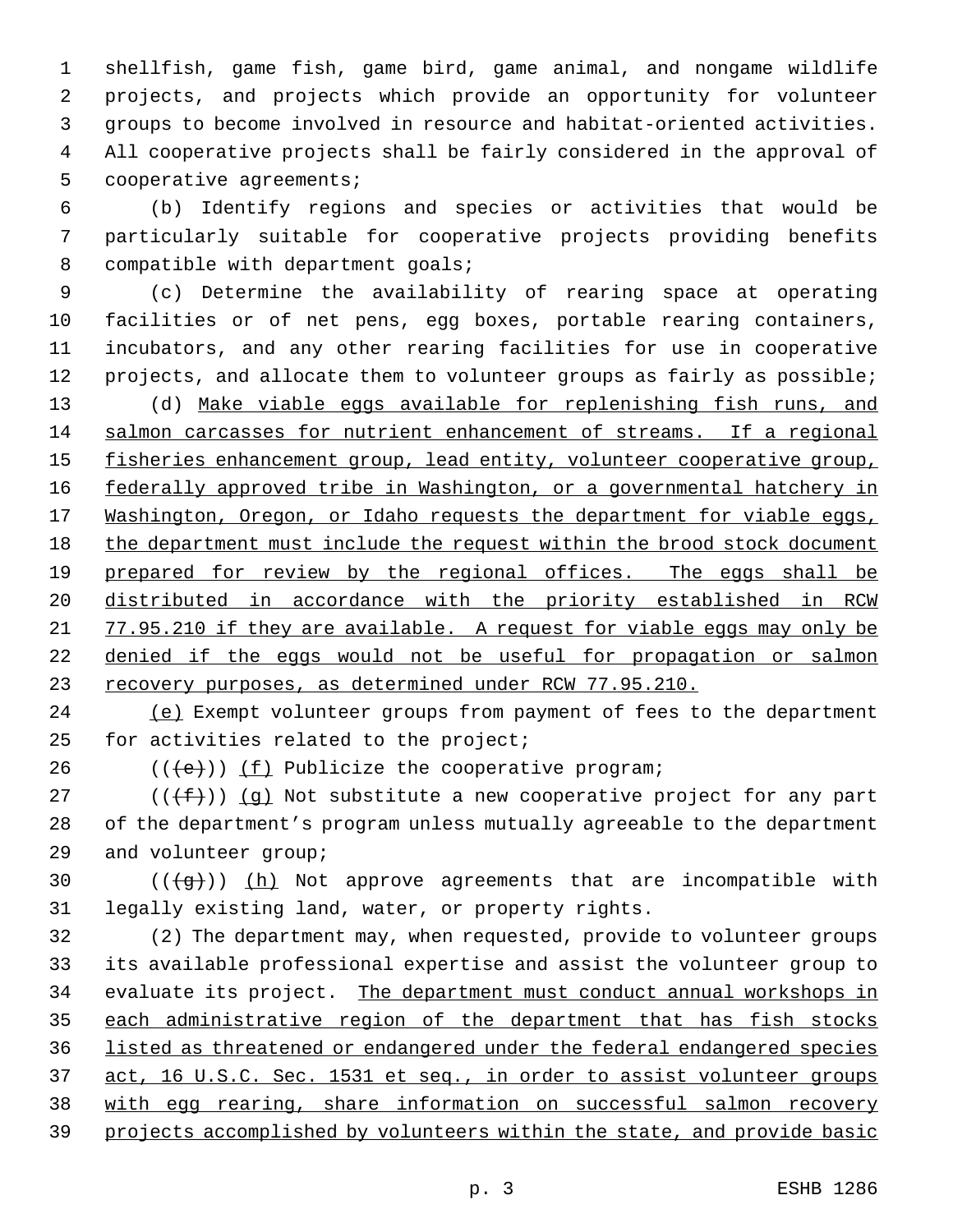1 training on monitoring efforts that can be accomplished by volunteers

2 in order to help determine if their efforts are successful.

 **Sec. 4.** RCW 77.100.060 and 2000 c 107 s 112 are each amended to read as follows:

The commission shall establish by rule:

 (1) The procedure for entering a cooperative agreement and the application forms for a permit to release fish or wildlife required by RCW 77.12.457. The procedure shall indicate the information required from the volunteer group as well as the process of review by the department. The process of review shall include the means to coordinate with other agencies and Indian tribes when appropriate and to coordinate the review of any necessary hydraulic permit approval applications.

 (2) The procedure for providing within forty-five days of receipt of a proposal a written response to the volunteer group indicating the date by which an acceptance or rejection of the proposal can be expected, the reason why the date was selected, and a written summary of the process of review. The response should also include any suggested modifications to the proposal which would increase its likelihood of approval and the date by which such modified proposal could be expected to be accepted. If the proposal is rejected, the department must provide in writing the reasons for rejection. The volunteer group may request the director or the director's designee to review information provided in the response.

 (3) The priority of the uses to which eggs, seed, juveniles, or brood stock are put. Use by cooperative projects shall be second in priority only to the needs of programs of the department or of other public agencies within the territorial boundaries of the state. Sales of eggs, seed, juveniles, or brood stock have a lower priority than use 30 for cooperative projects. The rules must identify and implement appropriate protocols for brood stock handling, including the outplanting of adult fish, spawning, incubation, rearing, and release and establish a prioritized schedule for implementation of this act, and shall include directives for allowing more hatchery salmon to spawn naturally in areas where progeny of hatchery fish have spawned, including the outplanting of adult fish, in order to increase the number of viable salmon eggs and restore healthy numbers of fish within 38 the state.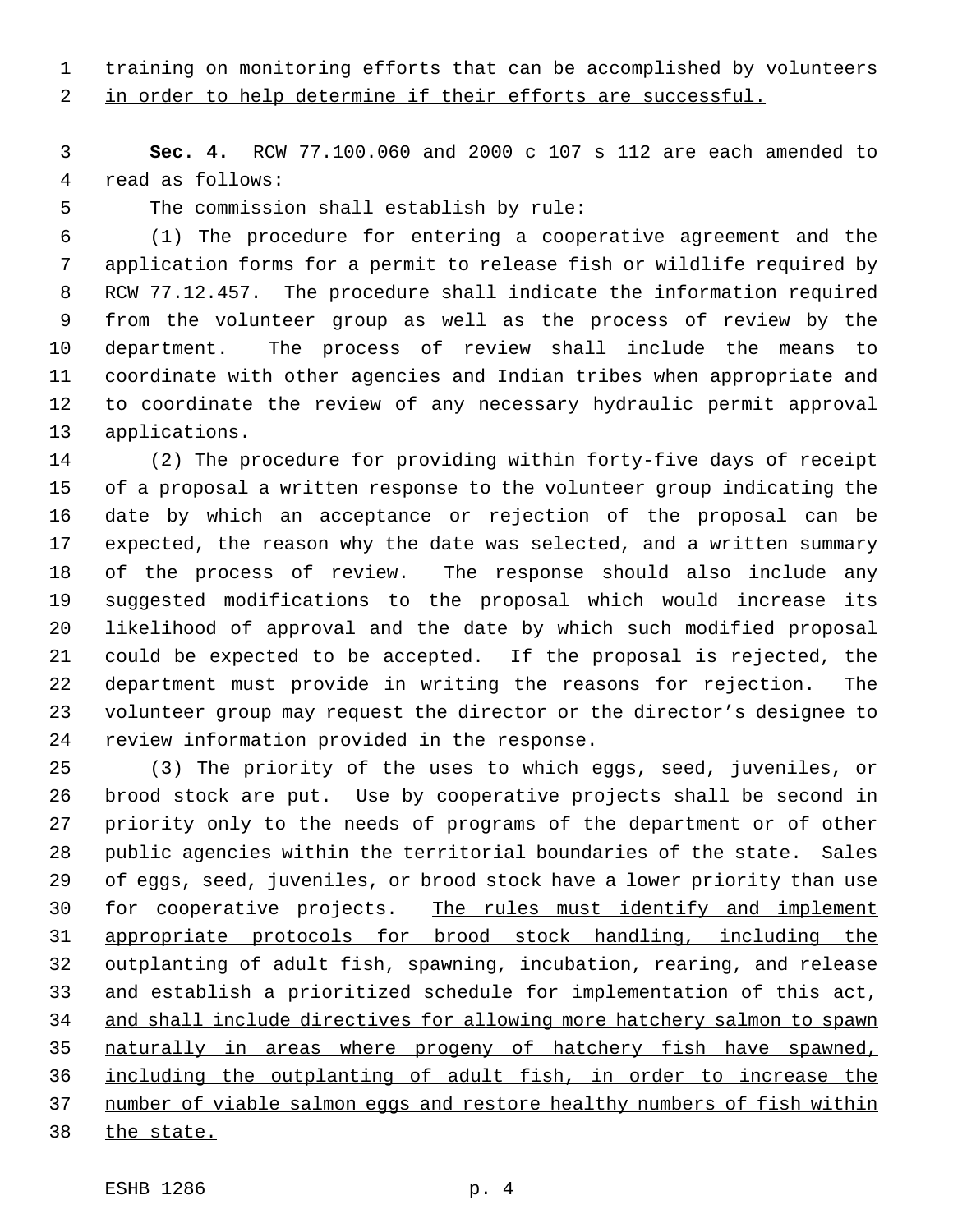(4) The procedure for the director to notify a volunteer group that the agreement for the project is being revoked for cause and the procedure for revocation. Revocation shall be documented in writing to the volunteer group. Cause for revocation may include: (a) The unavailability of adequate biological or financial resources; (b) the development of unacceptable biological or resource management conflicts; or (c) a violation of agreement provisions. Notice of cause to revoke for a violation of agreement provisions may specify a reasonable period of time within which the volunteer group must comply with any violated provisions of the agreement.

 (5) An appropriate method of distributing among volunteer groups fish, bird, or animal food or other supplies available for the program.

 NEW SECTION. **Sec. 5.** A new section is added to chapter 77.04 RCW to read as follows:

 (1) The department shall prepare an annual surplus salmon report. This report shall include the disposition of adult salmonids that have returned to salmonid hatchery facilities operated under the jurisdiction of the state that:

(a) Have not been harvested; and

(b) Were not allowed to escape for natural spawning.

 (2) The report shall include, by species, the number and estimated weight of surplus salmon and steelhead and a description of the disposition of the adult carcasses including, but not limited to, the following categories:

(a) Disposed in landfills;

 (b) Transferred to another government agency for reproductive purposes;

(c) Sold to contract buyers in the round;

(d) Sold to contract buyers after spawning;

(e) Transferred to Native American tribes;

(f) Donated to food banks; and

(g) Used in stream nutrient enrichment programs.

 (3) The report shall also include, by species, information on the number of requests for viable salmon eggs, the number of these requests that were granted and the number that were denied, the geographic areas for which these requests were granted or denied, and a brief explanation given for each denial of a request for viable salmon eggs.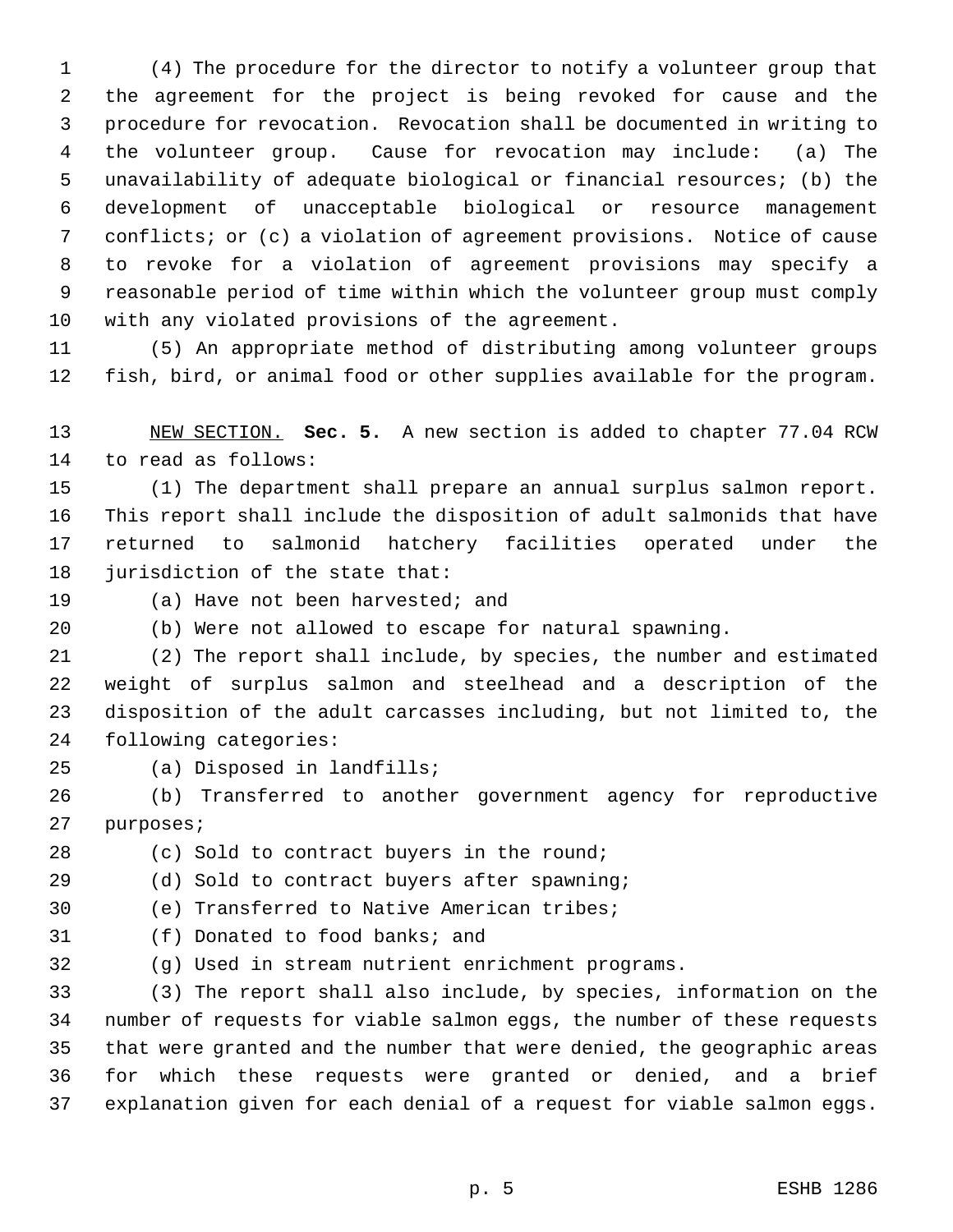(4) The report shall be included in the biennial state of the salmon report required by RCW 77.85.020 and other similar state reports on salmon.

 (5) The report shall include an assessment of the infrastructure needs and facility modifications necessary to implement this act.

6 \*NEW SECTION. Sec. 6. This act is necessary for the immediate preservation of the public peace, health, or safety, or support of the state government and its existing public institutions, and takes effect immediately.

**\*Sec. 6 was vetoed. See message at end of chapter.**

Passed the House April 19, 2001. Passed the Senate April 18, 2001. Approved by the Governor May 15, 2001, with the exception of certain items that were vetoed. Filed in Office of Secretary of State May 15, 2001.

Note: Governor's explanation of partial veto is as follows:

 "I am returning herewith, without my approval as to section 6, Engrossed Substitute House Bill No. 1286 entitled:

"AN ACT Relating to the use of viable salmon eggs;"

 Engrossed Substitute House Bill No. 1286 provides direction and priorities to the Department of Fish and Wildlife (WDFW) and the Fish and Wildlife Commission regarding the use of surplus salmon eggs.

 Although I have approved the majority of this bill, I do have concerns about how it may be implemented.

 Section 4 of the bill directs the Commission to issue rules allowing more hatchery salmon to spawn naturally in the state's watersheds. In view of the significant concerns and uncertainties 13 surrounding the interaction between hatchery and wild salmon, the<br>14 Commission should take into account the recommendations of the federal Commission should take into account the recommendations of the federal agencies with jurisdiction over this issue, namely the National Marine Fisheries Service and the U.S. Fish and Wildlife Service.

 Nothing in this legislation infringes on WDFW's co-management 18 responsibilities with the tribes. I anticipate that any rules will<br>19 comply with WDFW's Hatchery Genetic Management Plans, satisfying the 19 comply with WDFW's Hatchery Genetic Management Plans, satisfying the<br>20 requirements of the Endangered Species Act and the goal of wild fish requirements of the Endangered Species Act and the goal of wild fish recovery. I also expect the state and tribes to continue to improve hatchery practices and to develop recommendations consistent with the findings of the Hatchery Scientific Review Group.

 Although hatcheries currently, and in the future, will play an important role in the recovery of wild salmon populations, they are not a substitute for the protection and restoration of habitat and reform of our state water code. Wild salmon will not recover without our addressing habitat, hatcheries, harvest and hydropower.